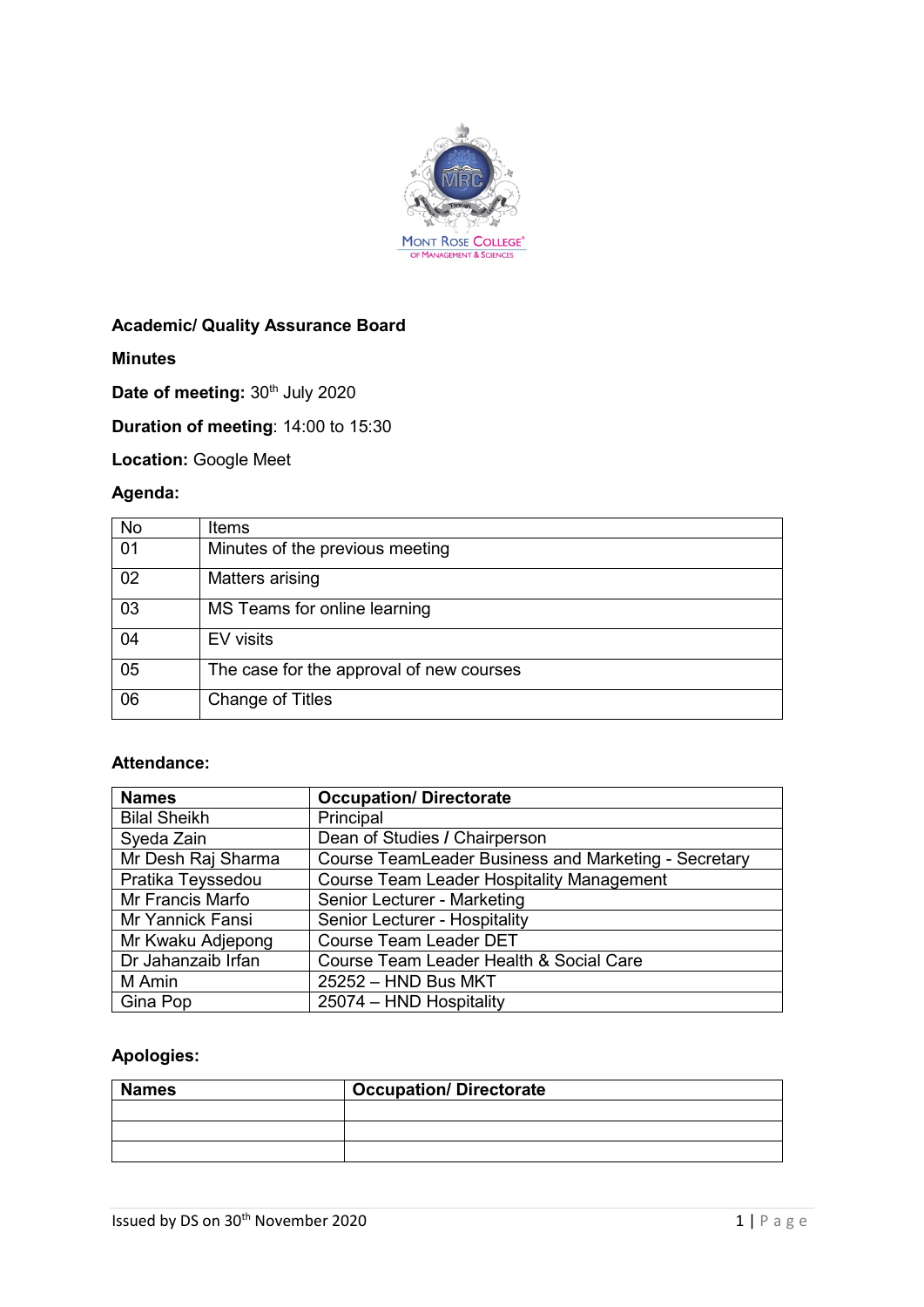# **1. Minutes for the previous meeting**

The minutes of the meeting of 1<sup>st</sup> April 2020 was received and approved.

#### **2. Matters Arising**

None

## **3. MS Teams for online learning**

The Dean of Studies put forward a proposal to use the MS Teams platform from September onwards for the online classes. It was discussed that, though, in the scenario planning, different options were discussed to offer teaching and learning. But still, there is a strong possibility that the classes will remain online, and in the case of hybrid teaching, only the tutorials or feedback will be face to face. She recommended the use of MS Teams instead of Google Meet for the September session. The reason for the change is because, according to the iT team of the College, MS Teams is more secure and has more features as compared to Google Meet. After a long discussion concerning the pros and cons of both platforms, it was decided to adopt MS Teams for online lecturing.

It was also decided that training sessions will be arranged in August for the teaching staff and a training manual will be prepared for the students. The Student Services staff will also provide guidance and support during induction to the new students.

Action: Feedback on the use of MS Teams by Dean of Studies in the next meeting dated 30th November 2020

#### **4. EV Visits:**

The Dean of Studies reported concerning the Pearson EV virtual Visits: EV Hospitality QCF visit was on 10<sup>th</sup> May, and RQF was on 1<sup>st</sup> June 2020 EV for DET visit was on 30<sup>th</sup> June 2020 EV for Health & Social Care visit was on 3rd July 2020 AMR happened 1<sup>st</sup> May 2020 The EV Marketing visit will be on  $10<sup>th</sup>$  August 2020 She reported that the relevant External Verifiers released all the certifications; the only visit left is from the External Verifier for HND Business Marketing.

Action: Feedback concerning the EV Marketing visit by the Dean of Studies in the next meeting dated 30th November 2020